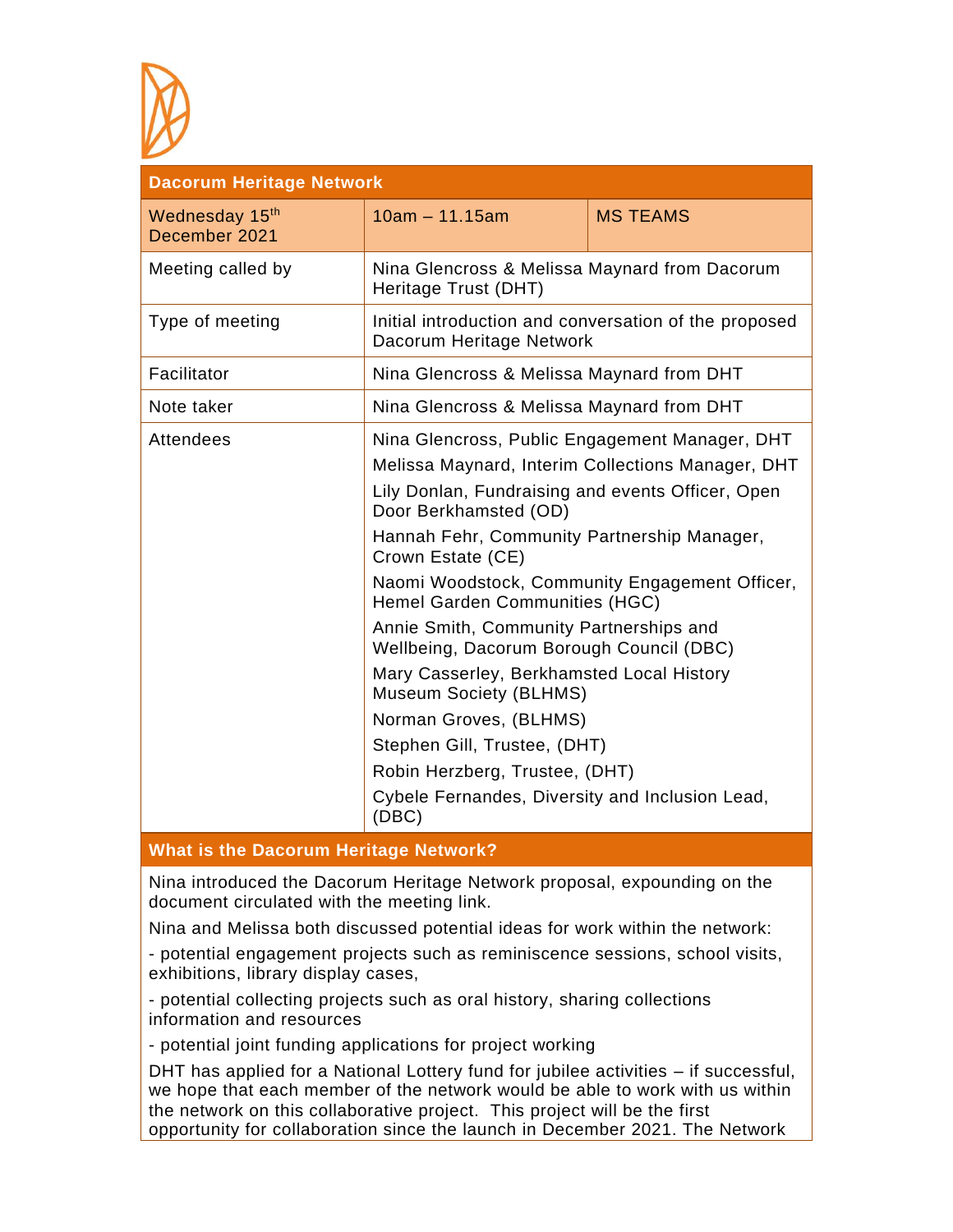

will work closely to develop engagement opportunities for intergenerational audiences across the project.

The DHN will being a collaborative space for community partners to develop intergenerational workshops and pop-ups sharing 'life in the 1950s', inspired by the collection. Offering free, borough-wide, workshops.

If successful it would mean we would refresh object handling boxes, sharing an engagement program, throughout the dacorum area. Benefits

## **Comments, thought and ideas**

Melissa invited all attendees to share their thoughts on the proposed network:

Cybele offered her assistance in raising awareness of diversity and inclusion over the next year, with Annie seconding this around the types of advice and support Cybele might be able to offer to member organisations and individuals.

Naomi shared HGC's role in using the heritage of Hemel Hempstead and how it was built to help influence the future, that it's about innovation and moving forwards.

Lily re-iterated the value of networks and partnerships especially to funding bodies who want (and expect) to see beneficial partnerships. Lily also spoke about how OD might be able to provide spaces for meetings, activities and exhibitions for members.

Norman raised the question about the role of the network, that it has to represent genuinely new ways to work together and not a vehicle for DHT to meet their Service Level Agreement with DBC and their own projects. Steve confirmed that the Service Level Agreement between DBC and DHT is very broad and includes working with societies and other bodies. Discussion around this showed the need for all potential network participants to be surveyed as to thoughts around the purpose and objectives of the network to be discussed and agreed at the next meeting.

The survey and next meeting will also decided the structure of the meeting and a discussion was held as to what individual parties wanted. Initial thoughts included:

- Updates about the work of each member
- Sharing good practice
- Collaborative information sharing
- Support from other members through being able to call on each other's expertise (e.g. fundraising, administration, marketing, collection care, etc.)
- Supporting each other's events and network events, including but not limited to marketing.

Steve highlighted that we were still waiting for the outcomes from the culture framework and activities like a new website could be part of this

Concern was also raised about the limited number of attendees at the meeting, however as it's just before Christmas, in the working day and with illness going around, that this was understandable. However another meeting in late January was proposed, to be held in the evening, and that all attendees today have a responsibility to encourage others to come along to that meeting. Mary